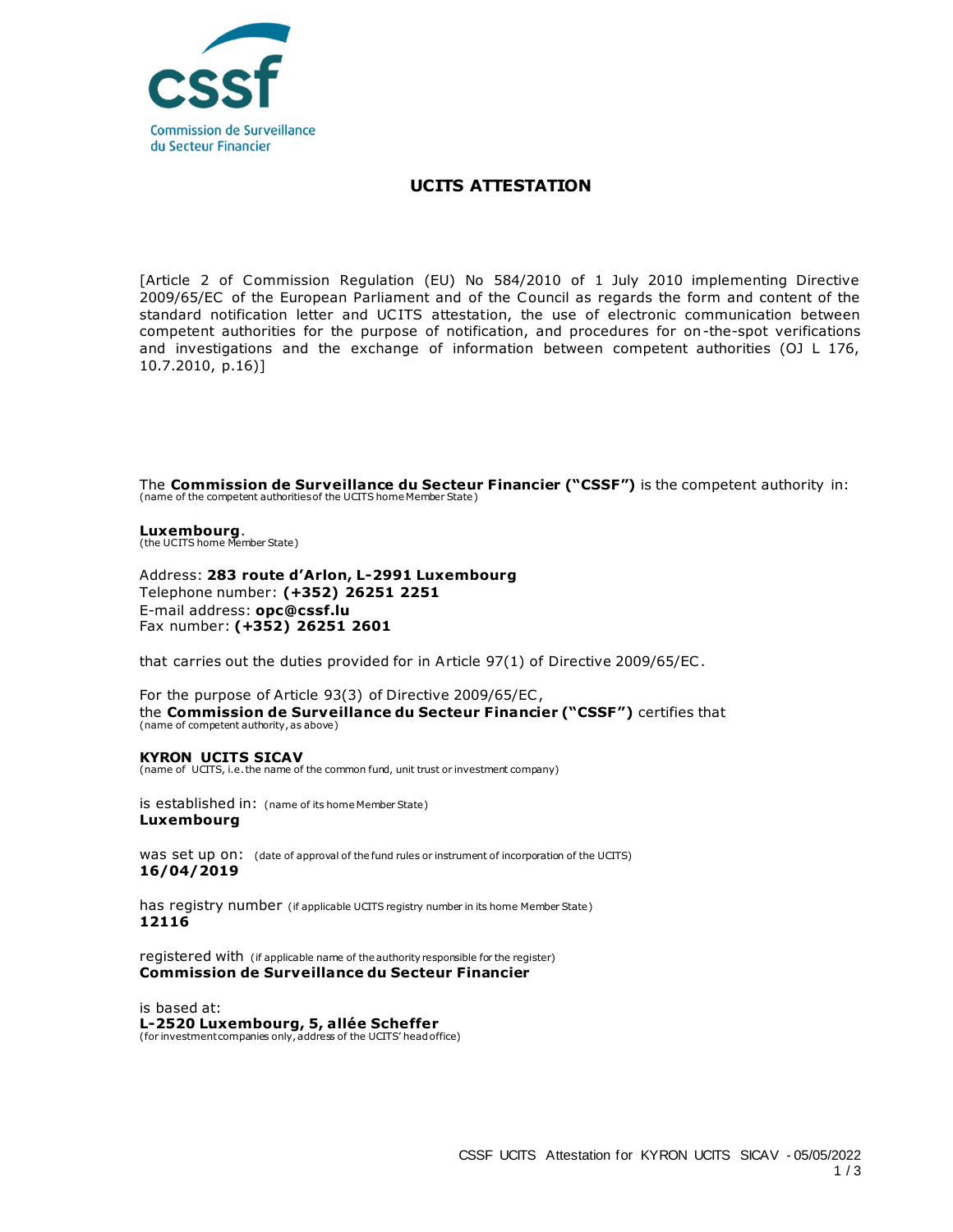

is: (please tick appropriate one box)

either  $\Box$  a common fund/unit trust

| List of all compartments approved in the home Member State, if applicable |      |
|---------------------------------------------------------------------------|------|
| Serial no.                                                                | Name |

Managed by the management company:

(name and address of the management company)

or  $\boxtimes$  an investment company

| List of all compartments approved in the home Member State, if applicable |                                                    |
|---------------------------------------------------------------------------|----------------------------------------------------|
| Serial no.                                                                | <b>Name</b>                                        |
|                                                                           | <b>FIXED INCOME FUND</b>                           |
| 2                                                                         | <b>ESG EQUITY ABSOLUTE RETURN FUND</b>             |
| 3                                                                         | <b>GLOBAL SMART TREND</b>                          |
| 4                                                                         | <b>GLOBAL CORPORATE ESG BOND FUND</b>              |
| - 5                                                                       | <b>ESG GLOBAL EQUITY FUND</b>                      |
|                                                                           | <b>SUSTAINABLE LONG-SHORT EUROPEAN EOUITY FUND</b> |

that: (please tick appropriate one box)

either  $\boxtimes$  has designated a management company

## **ALPHA INVESTOR SERVICES MANAGEMENT**

**L-1118 Luxembourg, 21, rue Aldringen** (name and address of the designated management company)

or  $\Box$  is self-managed

and fulfils the conditions set out in Directive 2009/65/EC